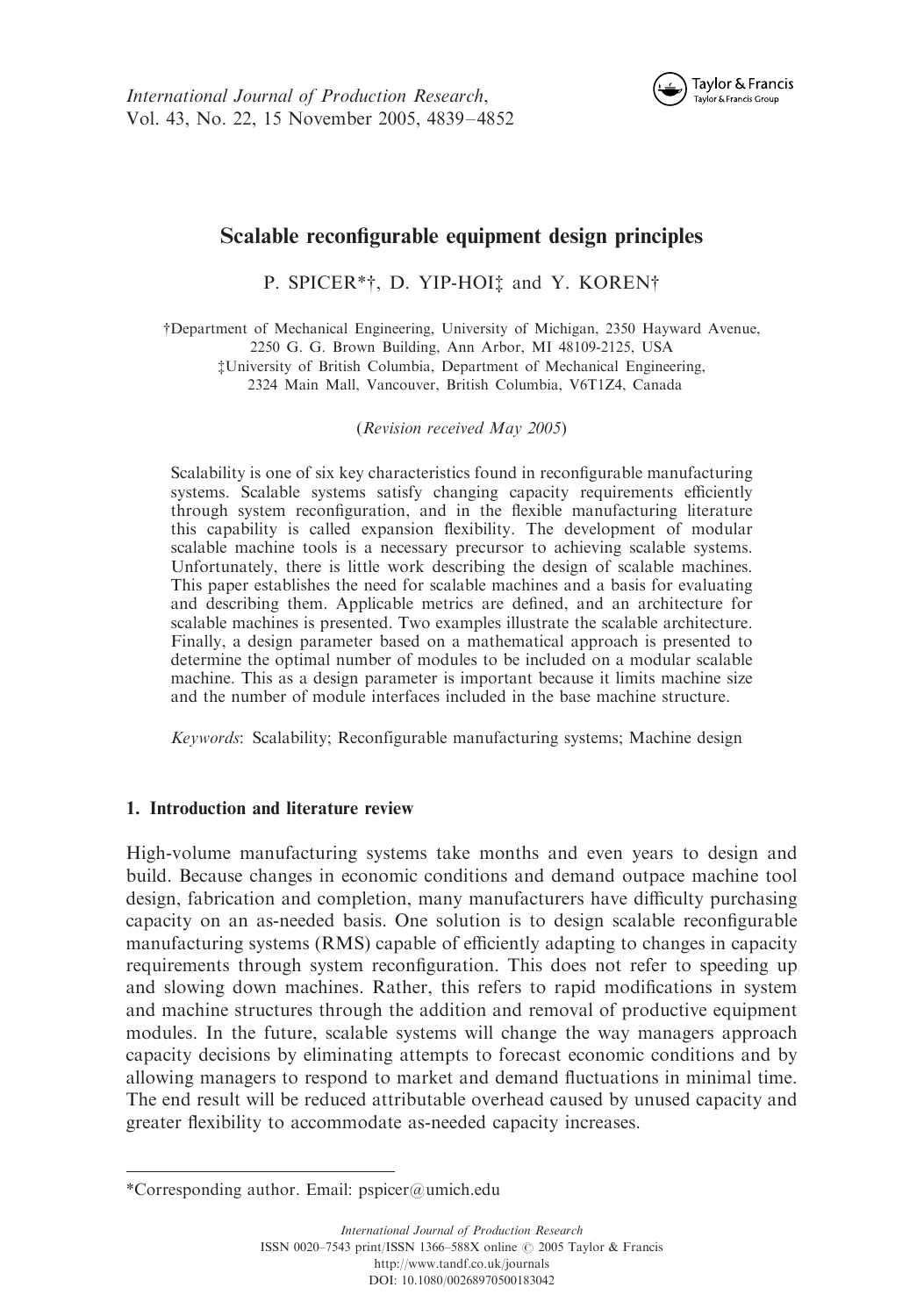The development of modular scalable machine tools is necessary to achieve scalable systems, because modular machine tools facilitate rapid addition and removal of productive modules as required for scalability. Currently, uncertainty exists as to how such machines should be designed, because to date, there is little literature addressing this issue.

A basic concept of scalability in manufacturing systems is dated to the early 1980s (Browne et al. 1984, Sethi and Sethi 1990, Abdel-Malek and Wolf 1993). At that time the term for scalability was expansion flexibility and this original term is found in flexible machine systems (FMS) literature. According to Browne et al. (1984), Sethi and Sethi (1990) and Abdel-Malek and Wolf (1993), expansion flexibility references the capability to expand or contract production capacity of an FMS using a modular structure.

Several authors in FMS literature gave general recommendations for the design of manufacturing systems with expansion flexibility. A summary of recommendations found in FMS literature is given in Sethi and Sethi (1990); recommendations with implications on machine design include the following:

- . Build small production units and expand by duplicating these small units.
- . Provide an infrastructure to facilitate system growth.
- . Design the system so it can be expanded without requiring significant new designs.

These recommendations exemplify general characteristics of scalable machine systems, but they neither establish nor are they intended to represent a comprehensive, systematic design approach to be applied to this emerging technology.

While scalability is known and understood in academic and industry-related literature (Hansen 1991, Nussbaum and Agarwai 1991) presents scalability as it pertains to computing and software development; and refers to the capability of computer systems to be readily expanded for increased capacity. Typically, this expansion employs parallel processing and modular hardware elements to facilitate expansion and the increase of capacity. Since the term scalability is so well known, the term is used instead of expansion flexibility in the domain of RMS.

Similarly described in RMS literature, scalability is listed as one of six key characteristics of reconfigurable manufacturing systems in Koren et al. (1999). The specific definition given for scalability in Koren *et al.* (1998) is 'the ability to adjust the production capacity of a system through system reconfiguration with minimal cost, in minimal time, over a large capacity range, at given capacity increments'.

References to scalable machine tools are found in RMS literature authored by Landers et al. (2001). Here, the concept of a reconfigurable machine tool (RMT) is introduced as a modular machine with a modular control system that gives manufacturers the ability to modify machine structure to suit specific manufacturing needs. Landers et al. focused on reconfiguration to address changes in product design; however, they also provide an example of a modular (scalable) machine that can be reconfigured to decrease cycle time, therefore increasing the productivity of the machine.

In Katz et al. (2002) and Koren and Katz (2003), the concept of an RMT is extended beyond processing equipment to inspection equipment, and the reconfigurable inspection machine (RIM) is introduced as an inspection machine with a modular reconfigurable structure. The authors emphasize the machine's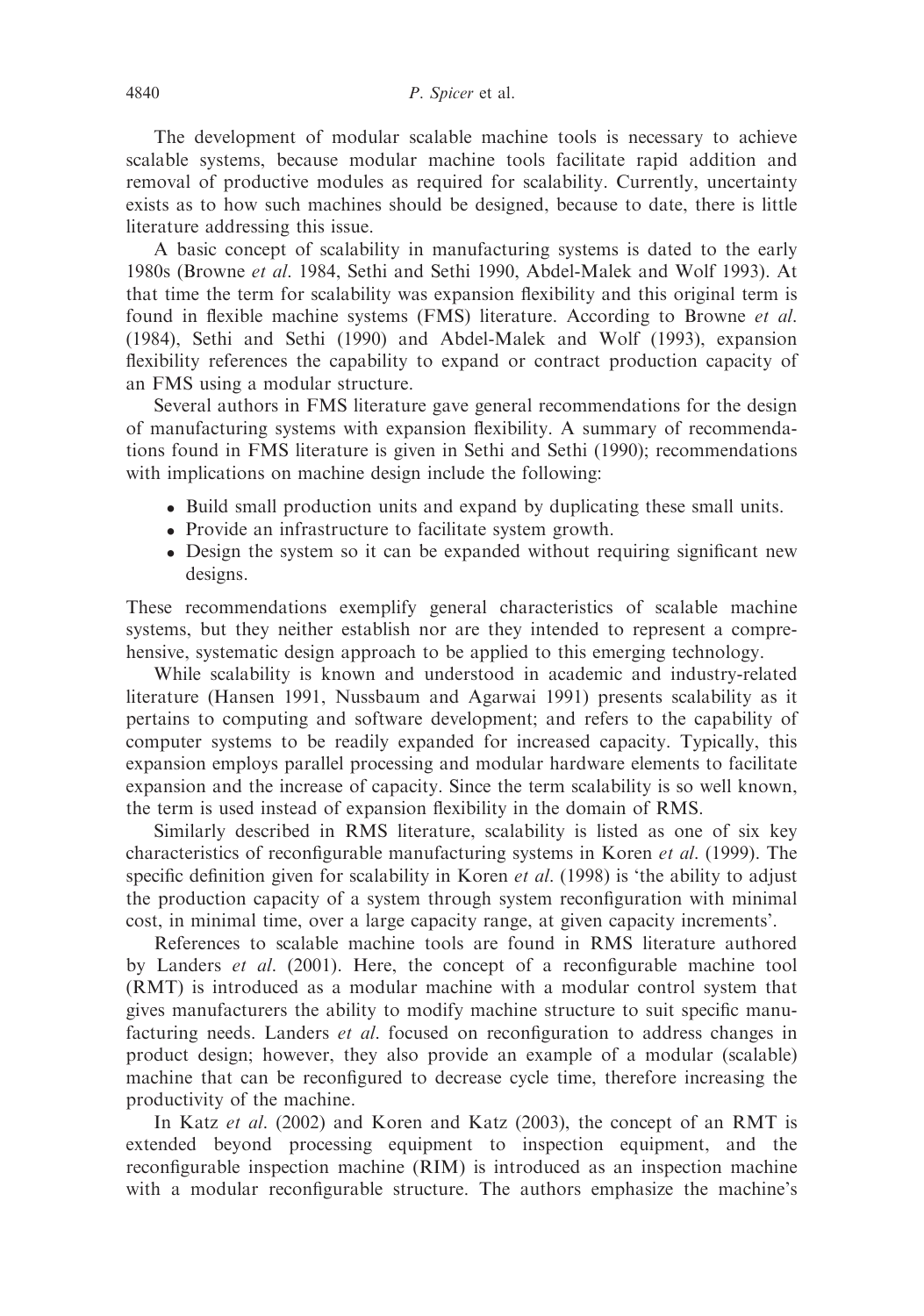ability to adapt to inspect different products. The RIM, however, is also scalable. For example, by adding productive modules, which in this case are inspection sensors, the inspection rate can be increased. This demonstrates how scalable machines are not limited to metal cutting machines and how challenges of scalable machine design also apply to inspection and general processing equipment.

Spicer et al. (2002) introduced the concept of a machine tool designed specifically for scalability. It is called a multi-spindle scalable machine tool. This concept provides the option of adding and removing multiple spindles on an as-needed basis. The benefits of this concept include: reduced capital investment, reduced reconfiguration time, and reduced consumption of space. However, no detailed design approach was provided to design such a machine or to develop similar concepts for other manufacturing applications.

Based on previous literature, scalable machines are important for realizing scalable systems, unfortunately it is not fully understood how they should be designed. The purpose of this work is to establish an understanding of scalable machines by presenting parameters for their design along with examples of features that provide both economic and productivity related benefits. To begin, existing machines are examined to demonstrate the need for a new class of modular scalable machines. Then a general classification framework for modular machines is presented and followed by the description of the preferred architecture for scalable machines. Next, two scalable machine concepts are offered to illustrate the preferred architecture, and finally, a mathematical approach is described to determine the optimal number of modules to be placed on a scalable machine.

## 2. Review of existing machine tools

Ideally, scalable machines should be engineered and installed in small-capacity increments, purchased and set-up with short lead-times, have a low cost per unit of capacity, and require a small amount of floor space per unit of capacity. These attributes ensure scalable systems will effectively respond to market fluctuations causing changes in demand for capacity in an economically viable way, while simultaneously occupying the minimum floor space and maintaining higher production volumes. Therefore, to understand a machine's effect on scalability, it is important to assess machines on the basis of four key metrics: capacity increment size, lead-time, cost per unit of capacity and floor space per unit of capacity.

This section focuses on machine tools used for high-volume machining to illustrate the need for scalable equipment and to clarify the basis for evaluating scalability. Currently, manufacturers must choose among four general types of machine tools for high-volume machining systems. These choices include: singlespindle computer numerical control (CNC) machines (figure 1(a)); dedicated transfer machines (figure 1(b)); head changers (figure 1(c)); and multi-spindle CNC machines (figure 1(d)). Each option has a unique effect on system scalability.

Typically, CNC machines (figure 1(a)) are designed to be flexible standardized machines with one cutting spindle having programmable motion in three or more degrees of freedom. While the CNC structure is flexible and capable of producing a variety of different parts, it is inefficient in terms of floor space per unit of capacity and cost per unit of capacity, because three or more motion units are required for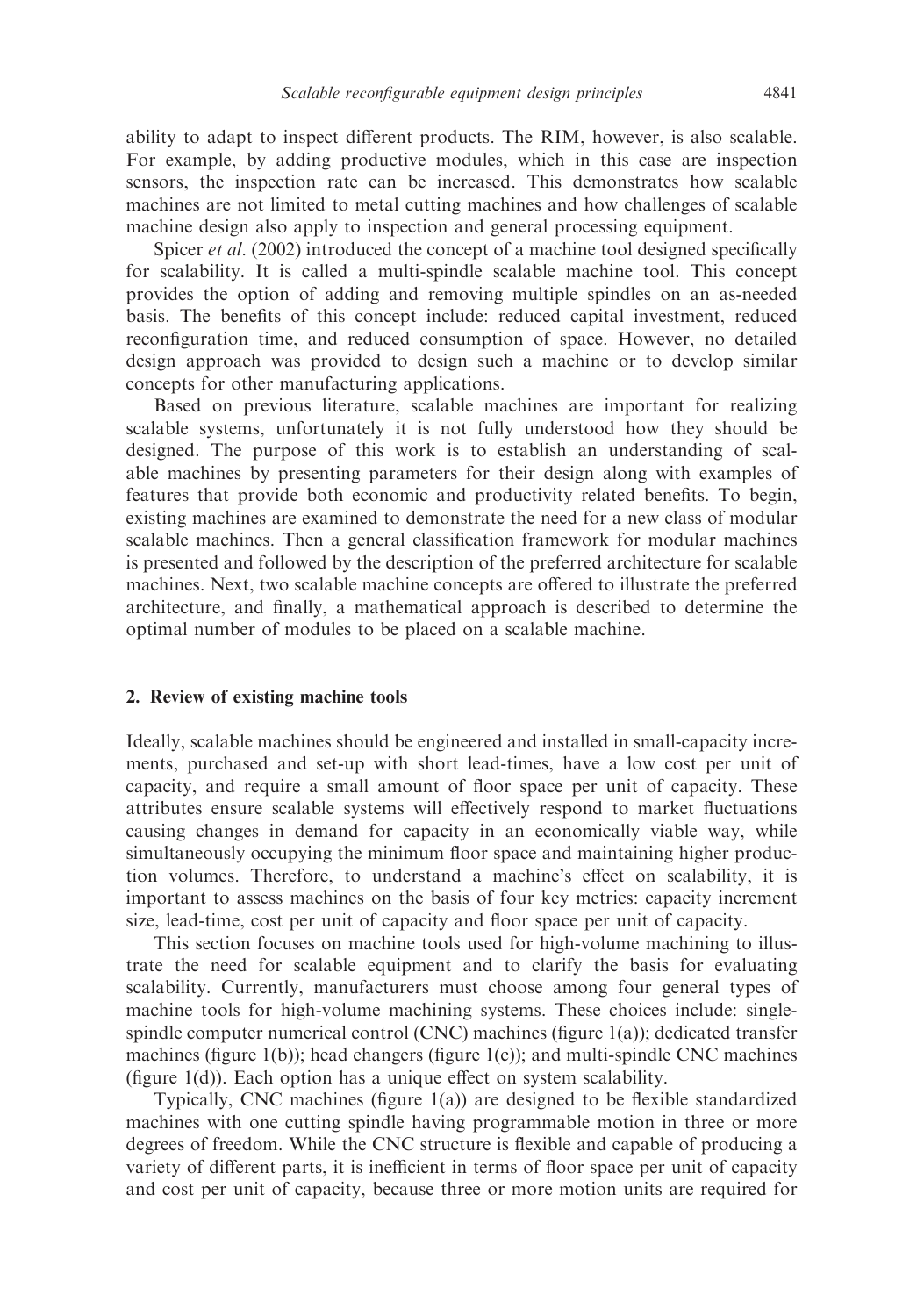

Figure 1. Four major machine tool options: (a) single-spindle CNC machine, (b) dedicated transfer machine, (c) head changer and (d) multi-spindle CNC machine.

each spindle, and because CNC machines cost 1.3–1.5 times more than dedicated transfer systems (Aronson 1998). However, since each machine has one cutting spindle, CNC machining centres can be installed in small-capacity increments; and because they are standardized, the lead-time to purchase and deliver CNC machines is short. Therefore, CNCs perform well with respect to half of the four stated metrics, but fall short of being truly scalable due to a disproportionate consumption of floor space and high cost per unit of capacity.

In contrast to the flexibility of a CNC machine, a transfer machine (figure 1(b)) is designed to produce one specific part efficiently. A transfer machine is comprised of several stations linked by a transfer mechanism for material handling (e.g. transfer bar). These stations simultaneously operate on a quantity of parts progressing sequentially from one station to the next with each station completing a task or tasks that represent various stages of production. Parts are completed after passing through all the transfer machine's stations; and a finished part is produced with each index of the transfer mechanism. Typically, each station has one axis of motion along with a multi-spindle head, and the multi-spindle head has several cutting spindles, cutting in unison.

Transfer machines have a low cost and small space usage per unit of capacity because several cutting spindles are used for each axis of motion. However, lead-times associated with the design and manufacture of transfer machines are greater because an entire system must be engineered for each part variation. Lastly, transfer machines have a large capacity increment size because they have a complex structure comprised of several productive stations joined together. In terms of scalability, CNC machines fall short because the cost per unit of capacity is too high and because the floor space per unit of capacity is too great. Conversely, transfer machines have a lower cost per unit of capacity and require less floor space per unit of capacity than CNC machining centres; however, like CNC machining centres, transfer machines perform well with respect to only two of the four stated metrics.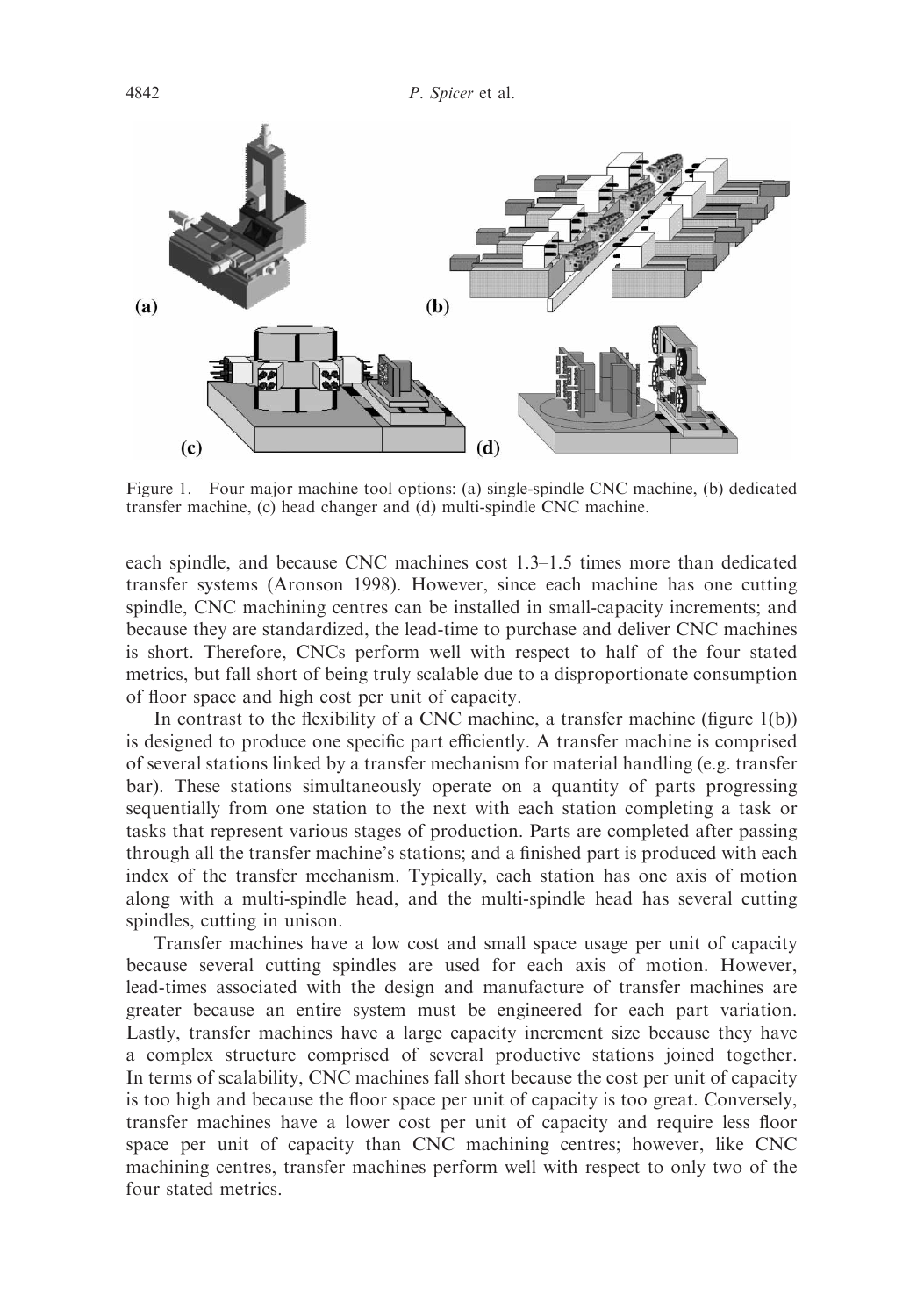The third option is to use head changers (figure 1(c)). Head changers combine the productivity of multi-spindle drill heads with the flexibility of CNC machines. The basic concept of a head changer is a multi-axes CNC machining centre using multi-spindle drill heads instead of a single-spindle for cutting. This allows the machine to drill several holes at once while simultaneously reducing the number of tool changes and, consequently, cycle time. This capability makes head-changers more productive than single-spindle CNC machines. However, they are less productive than transfer machines because only one multi-spindle head is used at any given time. When not in use, idle multi-spindle heads are stored on a carrousel. Comparatively, head changers have a capacity increment larger than CNCs, but smaller than transfer machines. For the same reasons, the cost and floor space usage per unit of capacity is also between a CNC and a transfer machine. Finally, since their structure consists of a standardized CNC machine with custom-built multi-spindle heads, the lead-time is longer than a traditional CNC; however, because the machine is standardized, with the exception of the multi-spindle heads, the lead-time for this concept is shorter than that of a transfer machine.

The final option is to use multi-spindle machining centres (figure  $1(d)$ ). These machines employ multiple spindles in a different way than head changers. Like head changers, the basic structure is a multi-axis CNC. However, two or more spindles are permanently attached to the machine column. These spindles are similar in design to those used on a standard single-spindle CNC. For example, each spindle has automatic tool change capability. In addition, the spacing of the spindles is such that they can machine an identical feature on two or more parts at the same time. Therefore, excluding tool changes and head change time, the production rate of a  $(n)$  spindle multi-spindle CNC is similar to a head changer with an average of  $(n)$  spindles per head.

Comparing differences between multi-spindle CNCs and head-changers, there is a shorter lead-time for the former because spindles are standardized while the latter requires all spindles employed to be of a custom design. Overall, the scalability performance of a multi-spindle CNC is somewhat better than a head-changer.

Table 1 summarizes a comparison among the four types of machines. None of the machines is truly scalable. Each machine type is limited in one way or another. The logical solution is to develop modular machines that can be purchased in smallcapacity increments and with shorter lead-times. These machines must also be efficient producers so cost per unit of capacity and use of floor space per unit of capacity are minimized at high production volumes. For example, one may conceive a modular transfer machine that can be installed in fractional amounts, yet performs as efficiently as a transfer machine at higher volumes.

| Machine type       | Capacity  | Lead   | Cost per unit of | Floor space per  |
|--------------------|-----------|--------|------------------|------------------|
|                    | increment | time   | capacity         | unit of capacity |
| Single-spindle CNC | Small     | Small  | Large            | Large            |
| Transfer machine   | Large     | Large  | Small            | Small            |
| Head changer       | Medium    | Medium | Medium           | Medium           |
| Multi-spindle CNC  | Medium    | Small  | Medium           | Medium           |

Table 1. Machine scalability comparison.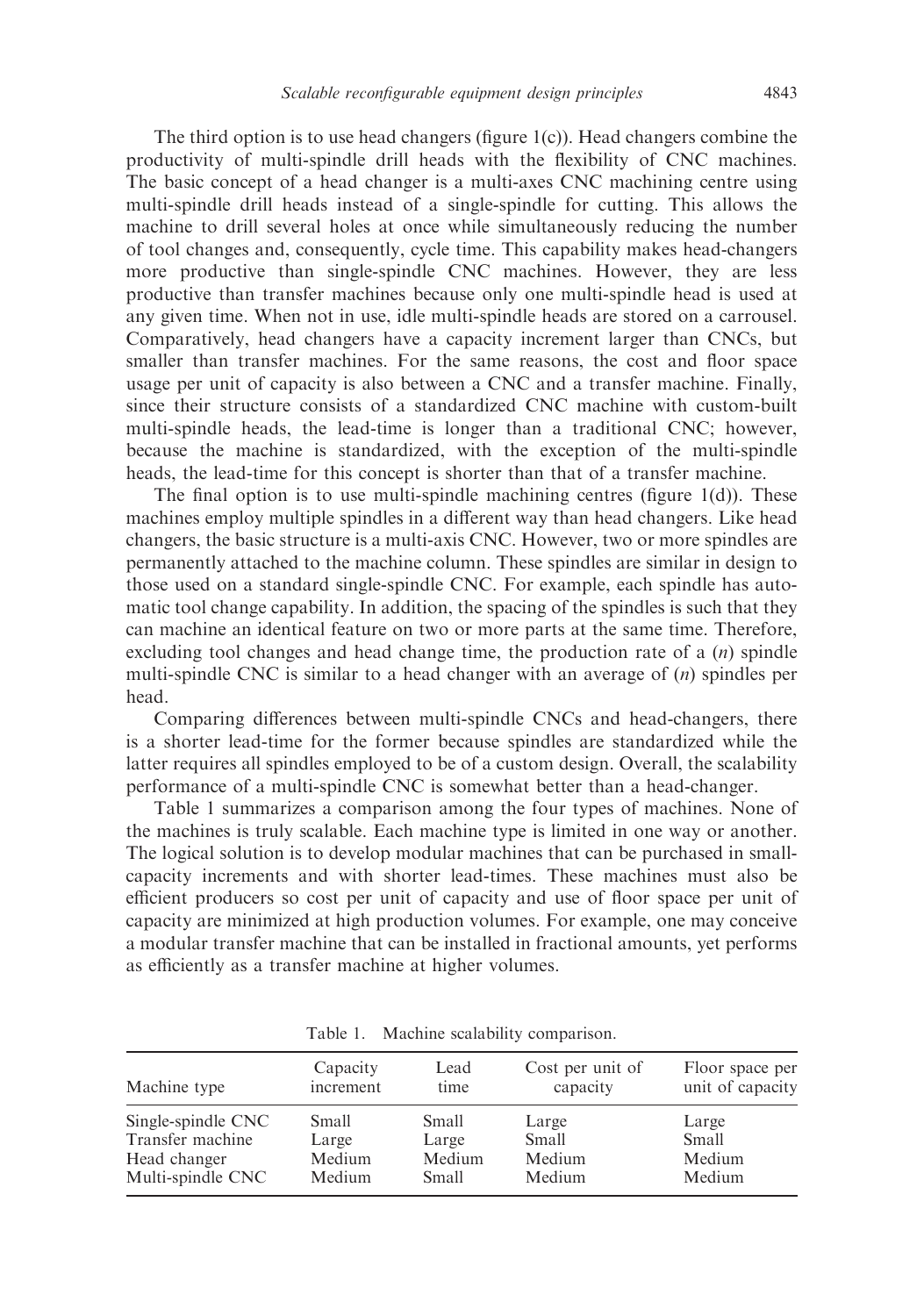Increasingly, machine tool builders are building from a set of standard modules. This is a promising trend and a step in the right direction. However, the machines built today are not easily reconfigured at the manufacturing plant. Therefore, there is little or no possibility of an end-user incrementally increasing capacity. This drawback is demonstrative of the need to develop principles for designing truly scalable machine tools that can be easily reconfigured at their point of use.

## 3. Scalable machine tool architecture

With modular machines, equipment modules can be added to a base machine structure and later removed, rearranged or replaced as required. The structure of a generalized modular machine is represented by figure  $2(a)$ . In the centre of figure  $2(a)$ is the machine base. Proceeding from the base are the machine modules represented by circles with the letter 'M'. The various font types represent different kinds of modules and the empty circles represent spaces where modules may be connected in the future.

In order to keep the notion of a modular machine from exploding in complexity, boundaries are placed on the architecture by defining three basic parameters concerning machine architecture: module levels, module types and module positions.

Module levels are serial connections of modules. For example, three levels of modules are shown in figure  $2(a)$ . The first level consists of modules attached to the machine base; second-level modules are attached to first-level modules, and so on. In general, it is possible to have any number of levels of modules; and having more module levels improves the machine's ability to change for different product designs. On the other hand, additional module levels are not likely to improve the scalability of a machine. The first level of modules has the greatest impact on scalability. Therefore, the work in this paper is restricted to single-level machines.

The second important architectural parameter is a measure of the number of unique module designs allowed on a machine. For example, figure 2(a) shows six different module types. Conceivably, a machine may have several different module types adding functionality as well as complexity. Again, the benefit gained by having



Figure 2. Machine tool architectures: (a) general machine tool and (b) scalable machine tool.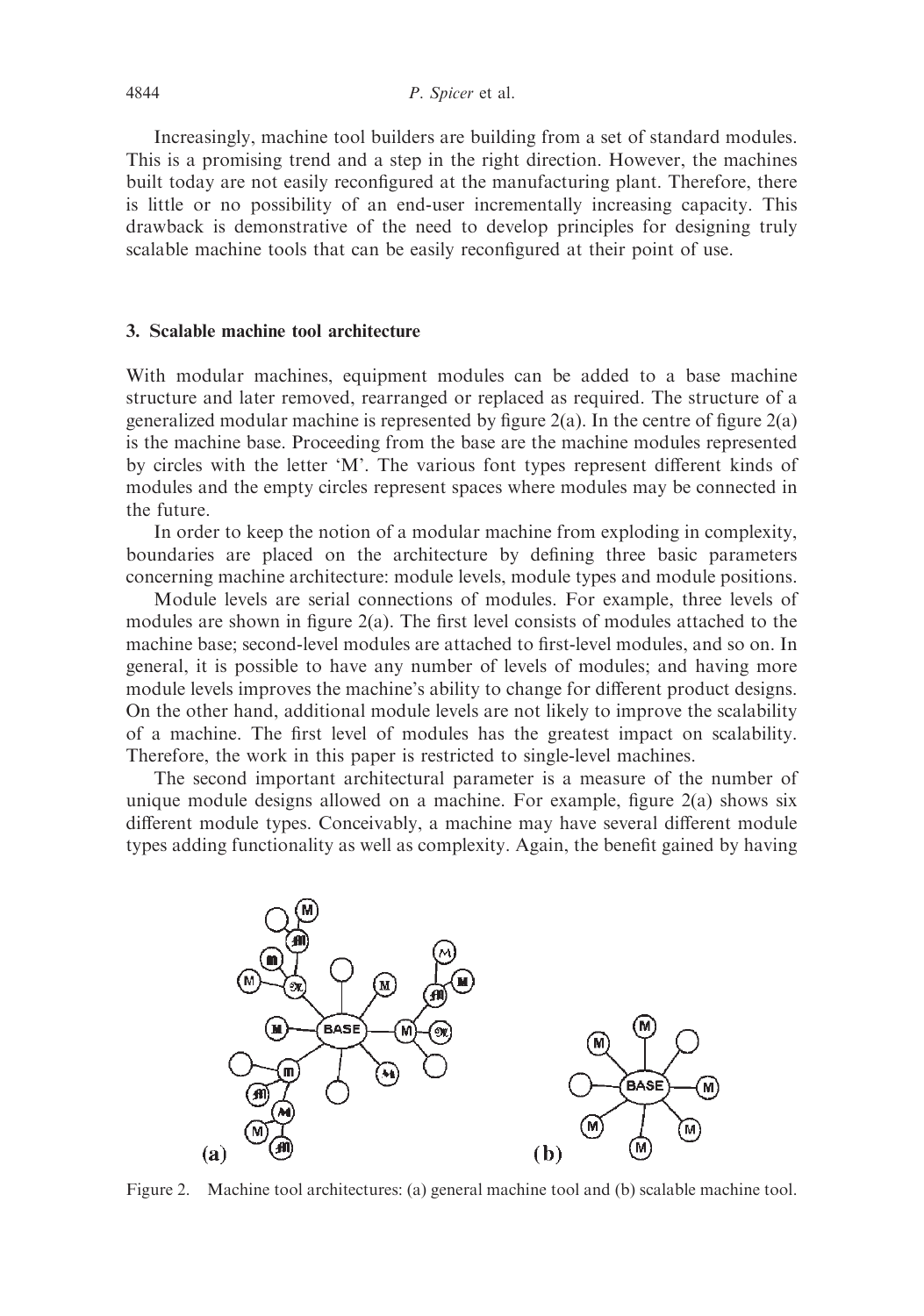more module types is the greater possibility of adapting the machine to different product designs. However, a single module type may be adequate for scalability, when the issue to be addressed is production rate. Hence, machines with a single module type are discussed in this paper.

The final parameter is the number of available module positions on the machine. These module positions are locations designed to accept a module. For example, figure 2(a) shows 23 positions, with five unused positions. For scalability, the number of module positions has the most obvious impact. If designed properly, a scalable machine will increase in capacity (e.g. production rate) with each additional module. Hence, a machine with more module positions will have a better capability to scale up in capacity. Ideally, scalable machines will include just enough module positions to facilitate the necessary changes in capacity without significantly reducing machine reliability or increasing planned maintenance.

Given the above discussion, the most logical starting point for understanding scalable machines is with a single module level, single module type and  $n$  module position architecture (i.e.  $1/1/n$ ). This means all modular machines with a single module level and single module type will fit into this architecture regardless of the number of module positions (*n*). Figure 2(b) illustrates the  $(1/1/n)$  architecture, which is the focus of the remainder of this paper and will be referred to henceforth as the scalable machine tool architecture.

## 4. Two scalable machine tool examples

This section illustrates how machines may be designed according to the  $(1/1/n)$ scalable architecture. Continuing with the illustrations given above, two machine concepts from the high-volume machining domain are offered as examples. Neither concept exists today in industry, but both concepts are based on existing machine tool technology. The first concept is based on the multi-spindle CNC architecture and is therefore called a scalable multi-spindle CNC machine (SMS-CNC). The second is a combination of a CNC machine, transfer machine and a conveyor loop and is therefore referred to as a scalable loop transfer machine (SL-Transfer).

## 4.1 Scalable multi-spindle CNC (SMS-CNC)

Figure 3 shows a four-spindle SMS-CNC. This concept was first described in Spicer *et al.* (2002). This machine can be reconfigured, enabling it to take on four different states  $(n = 4)$ . In each state, it has a different production capacity. The machine scales by adding (or subtracting) spindles, tool changers and part fixtures. In this case, a module is defined as a set of one spindle, one tool changer and two part fixtures. With each additional module, the production rate increases as if another whole single-spindle CNC were purchased. Therefore, the capacity increment of an SMS-CNC is equivalent to the capacity increment of a singlespindle CNC.

Because the SMS-CNC is constructed from standard and identical modules, the cost of the SMS-CNC increases linearly with the number of spindles. With each additional module, the machine incurs the cost of a spindle, tool changer and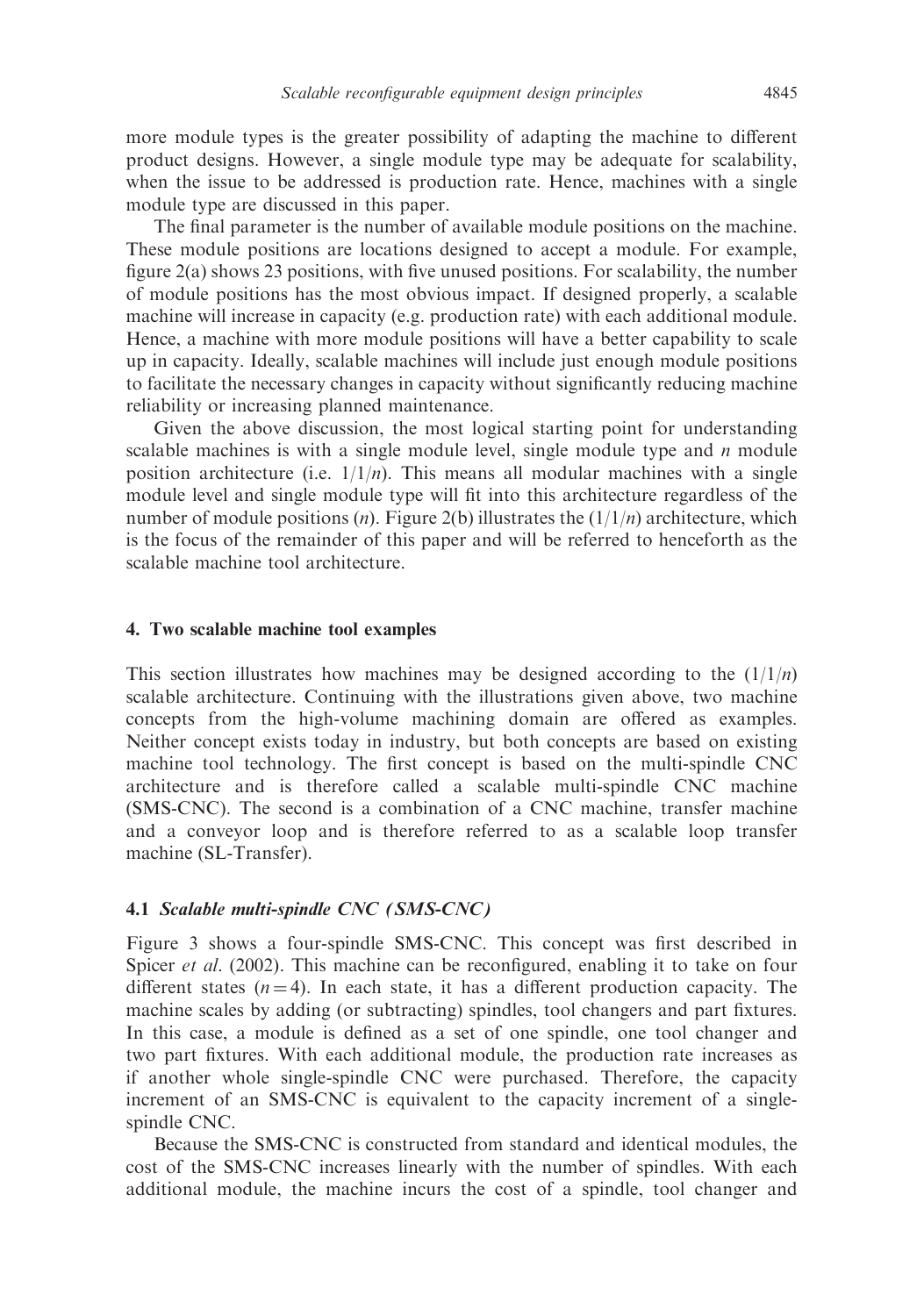

Figure 3. Four-spindle SMS-CNC.

Table 2. Scalability comparison: new concepts.

| Machine type | Capacity     | Lead   | Cost per unit of | Floor space per  |
|--------------|--------------|--------|------------------|------------------|
|              | increment    | time   | capacity         | unit of capacity |
| SMS-CNC      | <b>Small</b> | Small  | Medium           | Medium           |
| SL-Transfer  | Medium       | Medium | Small            | Small            |

a pair of two part fixtures. Therefore, the *n*-spindle machine cost  $(K_n)$  is a function of the base machine cost  $(C_B)$  and module cost  $(C_M)$ :

$$
K_n = C_\mathbf{B} + (n)C_\mathbf{M}.\tag{1}
$$

Overall, the SMS-CNC should have improved scalability performance over a multi-spindle CNC (table 2). It should have a small-capacity increment equivalent to a single-spindle CNC. It should also have a short lead-time since it has a standard design with standardized modules. Lastly, its performance should be similar to a multi-spindle CNC with regards to cost and floor space per unit of capacity. This should be an improvement over a multi-spindle CNC. However, there is still opportunity for improvement with regards to cost and floor space.

#### 4.2 Scalable loop transfer machine (SL-Transfer)

Another scalable machine concept, the SL-Transfer machine, is shown in figure 4. The machine is shown with four part carriers and eight workstations. The number of part carriers and workstations may vary depending on the application. The part carriers can be considered as modules. Each module has its own two-axis (x and z) CNC motion capability and a part fixture. Each workstation has a stationary multi-spindle head that performs a unique set of machining tasks. The part carriers drive themselves in the  $x$  direction with CNC motion along linear slide-ways to each workstation. The carriers use their  $z$ -axis for feed motion into the multi-spindle heads. After the carriers travel to each station in series, they loop back to the beginning and start over with another part.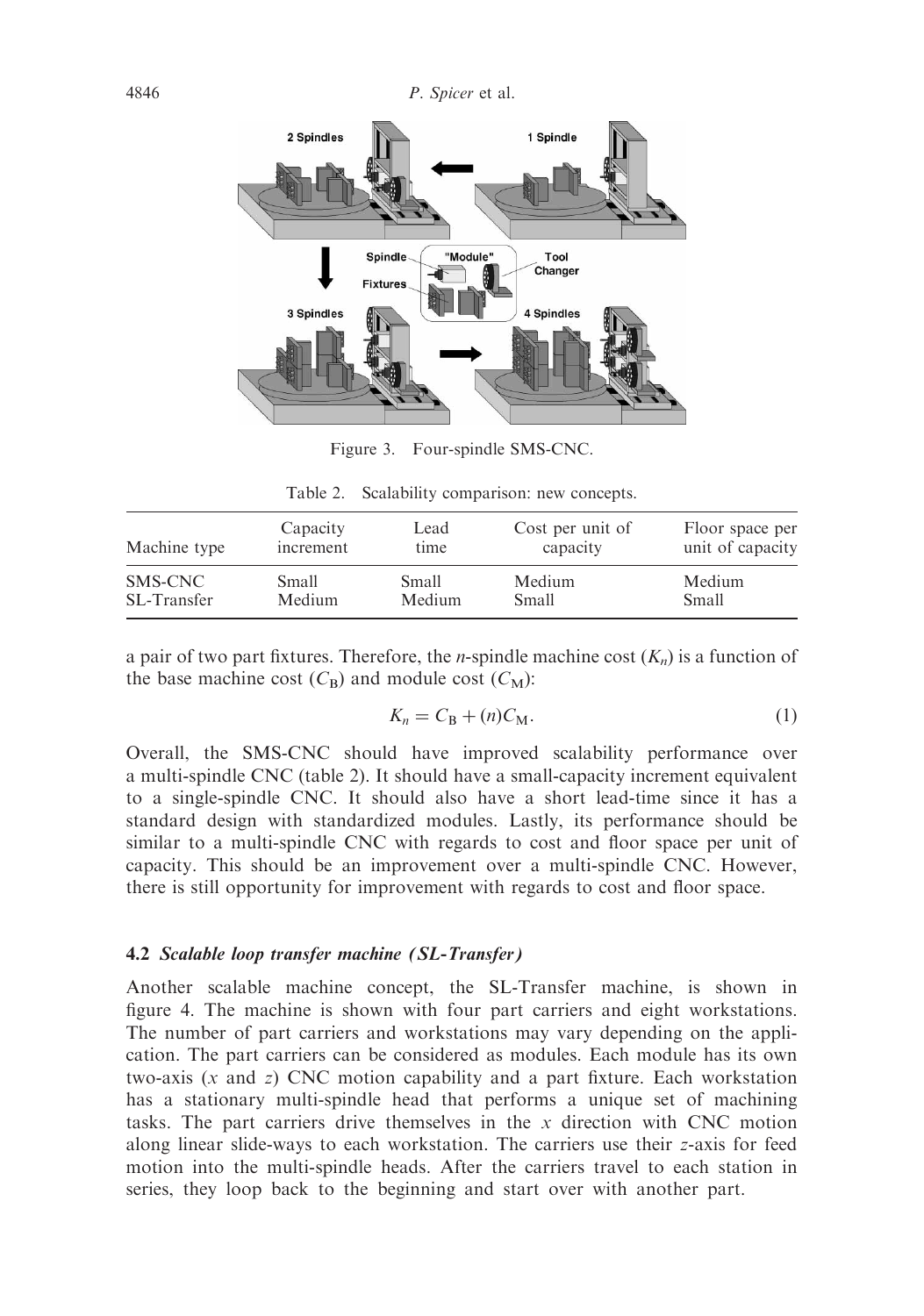

Figure 4. Scalable loop transfer machine (SL-Transfer).

For scalability, the SL-Transfer scales by adding (or subtracting) part carrier modules. With one part carrier, the processing time per part is the round-trip time of the part carrier. The round trip time includes the time to load/unload parts, the processing time at each workstation, the travel time between stations, and the time to shuttle between the front slide-way and the rear slide-way.

The inverse of the round trip time (RTT) is the capacity increment (CI) of the SL-Transfer machine. This is given in equation (2). It should be similar to a head changer's capacity increment:

$$
CI = \frac{1}{(RTT)}.
$$
 (2)

With each new carrier, another part can be processed simultaneously on the machine. Therefore, the production rate  $(P_n)$  of the system with *n* pallets is:

$$
P_n = \frac{n}{\text{(RTT)}}.\tag{3}
$$

But there is a limit to this production rate. The production rate, given by equation (4), is eventually limited by the processing time  $(T<sub>WMAX</sub>)$  at the slowest workstation on the machine. This can be a workstation, the part shuttle mechanism or the part loading/unloading station:

$$
P_{\text{MAX}} = \left(\frac{1}{T_{\text{WMAX}}}\right). \tag{4}
$$

The maximum production rate places a limit on the maximum number of modules  $(N_{MAX})$  added to the machine. Equation (5) can be used to compute  $N_{MAX}$  for an SL-Transfer machine:

$$
N_{\text{MAX}} = \left\lfloor \frac{\text{RTT}}{T_{\text{WMAX}}} \right\rfloor. \tag{5}
$$

Just like the SMS-CNC, the cost of the SL-Transfer increases linearly with the number of part carriers. When each new part carrier module is added, the machine incurs the cost of a part fixture and the cost of two axes of motion. Again, the cost of the part fixture and two axes of motion can be grouped together and called the module cost  $(C_M)$ . The part carrier module costs  $(C_M)$  are then added to the cost of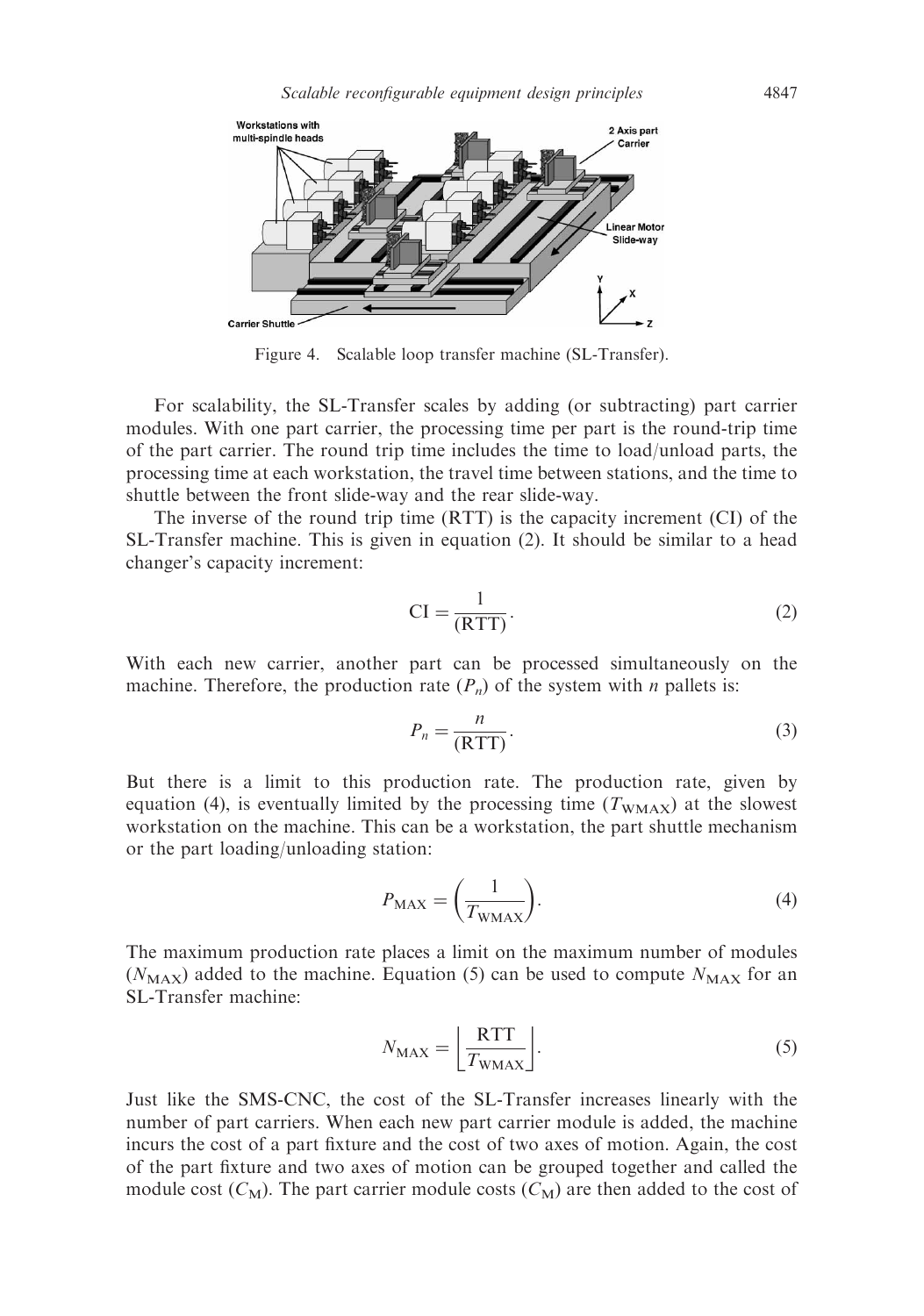the base machine  $(C_B)$  to determine the *n*-carrier machine cost  $(K_n)$ . This is the same as equation (1).

Overall, the SL-Transfer has several advantages. First, its structure is compact and highly productive like a transfer machine, so it should have a small cost and floor space usage per unit of capacity. In addition, its modularity should give this machine a smaller capacity increment (similar to a head changer). Lastly, the lead-time for this concept is likely to be smaller than a transfer machine. This is because machine bases and part carriers are standardized. Only the multispindle heads are customized. Therefore, its initial lead-time should be similar to a head changer. However, its lead-time for additional capacity (additional part carriers) will be small due to their standardization. The comparison in scalability performance between the SMS-CNC and the SL-Transfer is shown in table 2. Notice that both should be improvements over existing machine concepts, but there is still opportunity for improved concepts.

#### 5. Optimal number of modules

The maximum number of module positions allowed on a scalable machine is a key design parameter. On one hand, it is advantageous to design the machine to hold many modules. This is because the cost of adding modules should be less than starting again with another machine base. However, with more electrical and mechanical hardware on the machine, there is an increased likelihood of machine failures. The result is the machine's availability, and therefore its productivity gains, become smaller with each additional module. This creates a trade-off between the productivity advantages of additional modules and productivity losses due to decreased availability. This trade-off suggests an optimal number of module positions to be included on a scalable machine tool. If more capacity is needed beyond that point, a second machine should be built.

## 5.1 Quantitative analysis

To determine the cost-optimal number of module positions  $(n^*)$ , one must determine when the ratio of machine production rate to cost (i.e. production rate per unit cost) no longer increases with additional modules. To begin the analysis, the equations governing machine production rate are described.

Equation (6) gives the production rate of a scalable machine excluding machine failures:

$$
P_n = (n)(P_M) \tag{6}
$$

where  $P_M$  is the production rate of a module and  $P_n$  is the machine production rate as a function of n.

Equation (7) quantifies the effect of additional modules on overall machine availability:

$$
A_{\text{Machine}} = (A_{\text{B}})(A_{\text{M}})^n \tag{7}
$$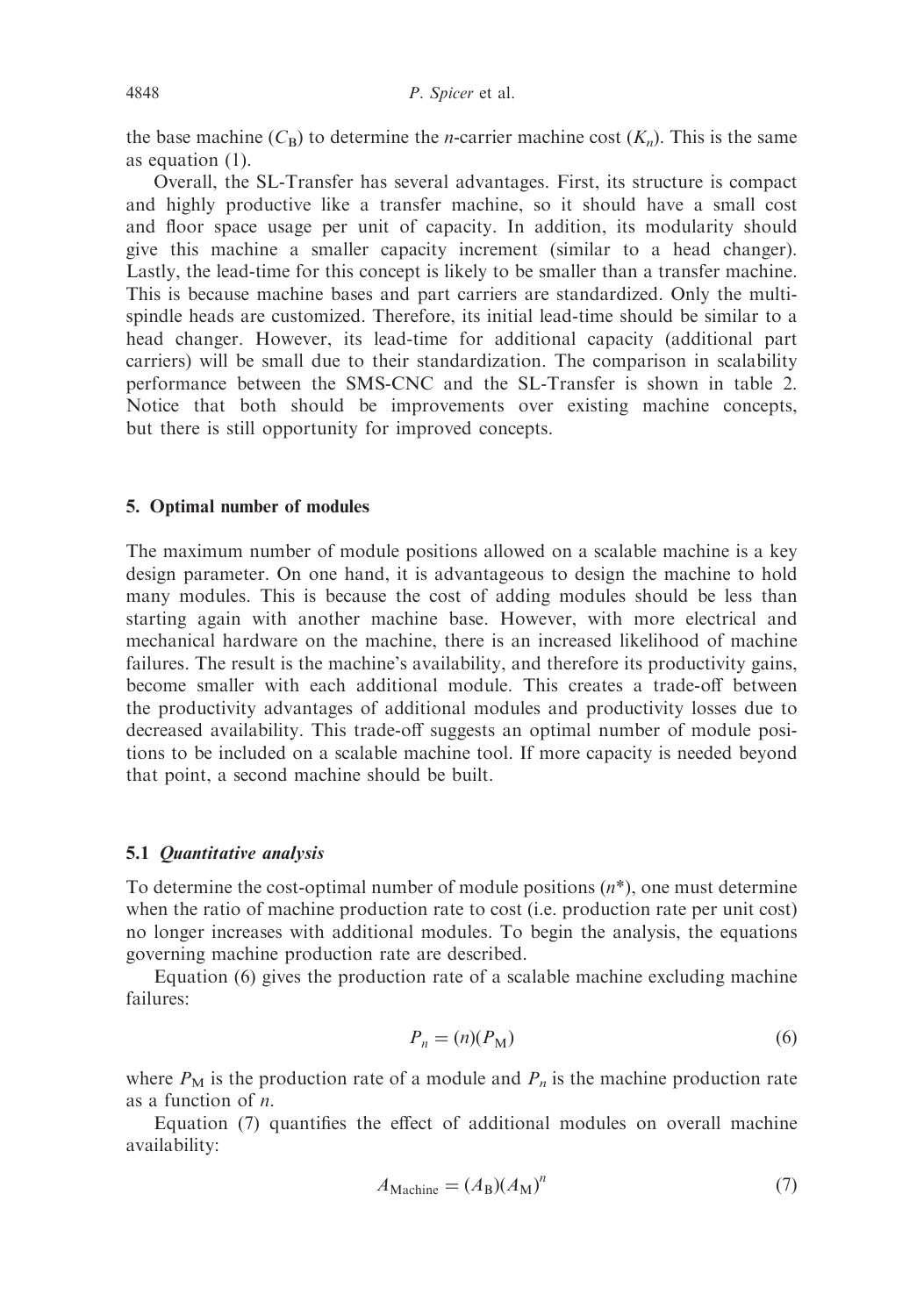|                | $A_{\text{Machine}}$ | $A_{\text{Machine}}$ | $A_{\text{Machine}}$<br>$n(A_B=0.99A_M=0.99)$ $(A_B=0.99A_M=0.97)$ $(A_B=0.99A_M=0.95)$ $(A_B=0.99A_M=0.90)$ | $A_{\text{Machine}}$ |
|----------------|----------------------|----------------------|--------------------------------------------------------------------------------------------------------------|----------------------|
|                | 0.9801               | 0.9603               | 0.9405                                                                                                       | 0.8910               |
| 2<br>3         | 0.9703<br>0.9606     | 0.9315<br>0.9035     | 0.8935<br>0.8488                                                                                             | 0.8019<br>0.7217     |
| $\overline{4}$ | 0.9510               | 0.8764               | 0.8064                                                                                                       | 0.6495               |
| -5             | 0.9415               | 0.8501               | 0.7661                                                                                                       | 0.5846               |

Table 3. Machine availability comparison.

where *n* is the number of modules,  $A_M$  is the probability a module is available to run and  $A_B$  is the probability that the base machine is available to run. The result is the probability  $(A_{\text{Machine}})$  the machine is available to run.

Table 3 shows how the availability of a scalable machine decreases with various module availability assumptions. The data show the availability with several modules may drop significantly.

After combining equations (6) and (7), equation (8) is obtained. This is the production rate of the machine adjusted for availability:

$$
P_n = (n)(P_M)(A_B)(A_M)^n \tag{8}
$$

where  $P_M$  is the production rate of a module.

In all practical cases (i.e. when  $n > 0$  and  $A_M < 1$ ), the production rate function given in equation (8) has a single maximum. This means one can determine the number of modules that offer the maximum production rate  $(n_{\text{max}})$ . This is done by differentiating  $P_n$  with respect to *n*, setting it equal to zero, and solving for  $n_{\text{max}}$ . Equation (9) is the derivative  $(dP/dn)$ :

$$
\frac{\mathrm{d}P}{\mathrm{d}n} = A_{\mathrm{B}} P_{\mathrm{M}} (A_{\mathrm{M}})^n [(n) \ln(A_{\mathrm{M}}) + 1]. \tag{9}
$$

After setting  $(dP/dn)$  equal to zero and solving for  $n_{\text{max}}$ , equation (10) is obtained:

$$
n_{\text{max}} = \frac{-1}{\ln(A_M)}.\tag{10}
$$

Equation (10) is an important result because it gives the exact point when additional modules will no longer increase the production rate of the machine. However, this is not necessarily the cost-optimal number of module positions that should be available on a scalable machine. In fact, the cost-optimal number will be fewer. To determine the cost-optimal number of modules, one must determine when the production rate per unit cost of a scalable machine is maximized. After that point, a new machine should be built.

To proceed with the cost-optimal solution, one must recall the scalable machine cost equation given by equation (11):

$$
K_n = C_\mathbf{B} + (n)C_\mathbf{M} \tag{11}
$$

where  $C_B$  is the cost of the base machine,  $C_M$  is the cost of a module and  $K_n$  is the cost of the machine.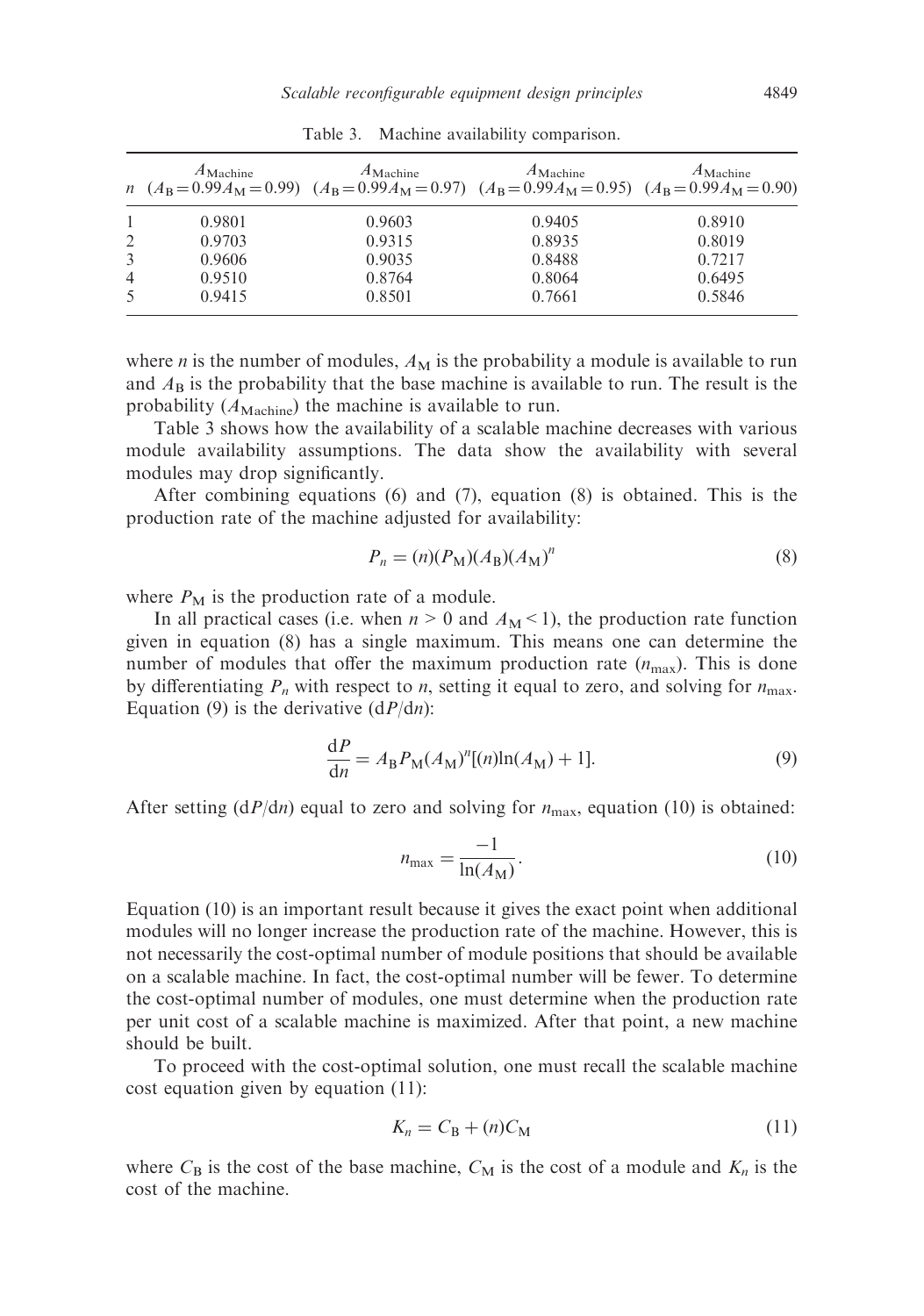Table 4. Example machine characteristics.

| US\$200 000      |
|------------------|
| <b>US\$50000</b> |
|                  |
|                  |
| $100$ units/day  |
|                  |

If  $P_n$  is divided by  $K_n$ , the production rate per unit of cost of a machine with n modules is obtained:

$$
G_n = \frac{P_n}{K_n} = \frac{(n)(P_M)(A_B)(A_M)^n}{C_B + (n)C_M}.
$$
\n(12)

The optimum number of modules  $(n^*)$  will occur when  $G_n$  is at a maximum. Therefore,  $n^*$  can be solved by differentiating  $G_n$  with respect to n and setting it equal to zero:

$$
\frac{dG}{dn} = \left(\frac{A_B P_M (A_M)^n [(C_M(n) + C_B)(n) \ln(A_M) + C_B]}{(C_M(n) + C_B)^2}\right).
$$
\n(13)

After setting equation (13) equal to zero, the following quadratic equation is obtained:

$$
C_M(n^*)^2 + C_B(n^*) + \frac{C_B}{\ln(A_M)} = 0.
$$
\n(14)

Finally,  $n^*$  is obtained by solving equation (15):

$$
n^* = \left[ \frac{-C_B \pm \sqrt{C_B^2 - 4C_M(C_B/\ln(A_M))}}{2C_M} \right].
$$
 (15)

The optimal number of module positions  $(n^*)$  must be an integer and  $\geq 1$ . So one must choose the positive root of the solution and truncate it to the next lowest value of  $n^*$ .

#### 5.2 Numerical example

A numerical example is now offered to give a clearer understanding of this optimization. Assume that one is trying to determine the optimal number of module positions on a scalable machine tool with the characteristics given in table 4.

Using equations (8) and (12), one can plot the production rate of the machine  $(P_n)$  and the production rate per unit of cost  $(G_n)$ . The plots are shown in figure 5.

Notice how the marginal production benefit of a module becomes smaller due to the effect of increased downtime. In fact, from equation (10), the machine production rate decreases beyond nine modules. At first, one may argue that it is beneficial to add up to nine modules to the machine, because the production rate increases up until that point. However, if equation (15) is used to take into account the amount of capacity gained with respect to the cost, the optimal solution is to design the machine with four module positions (figure 5(b)).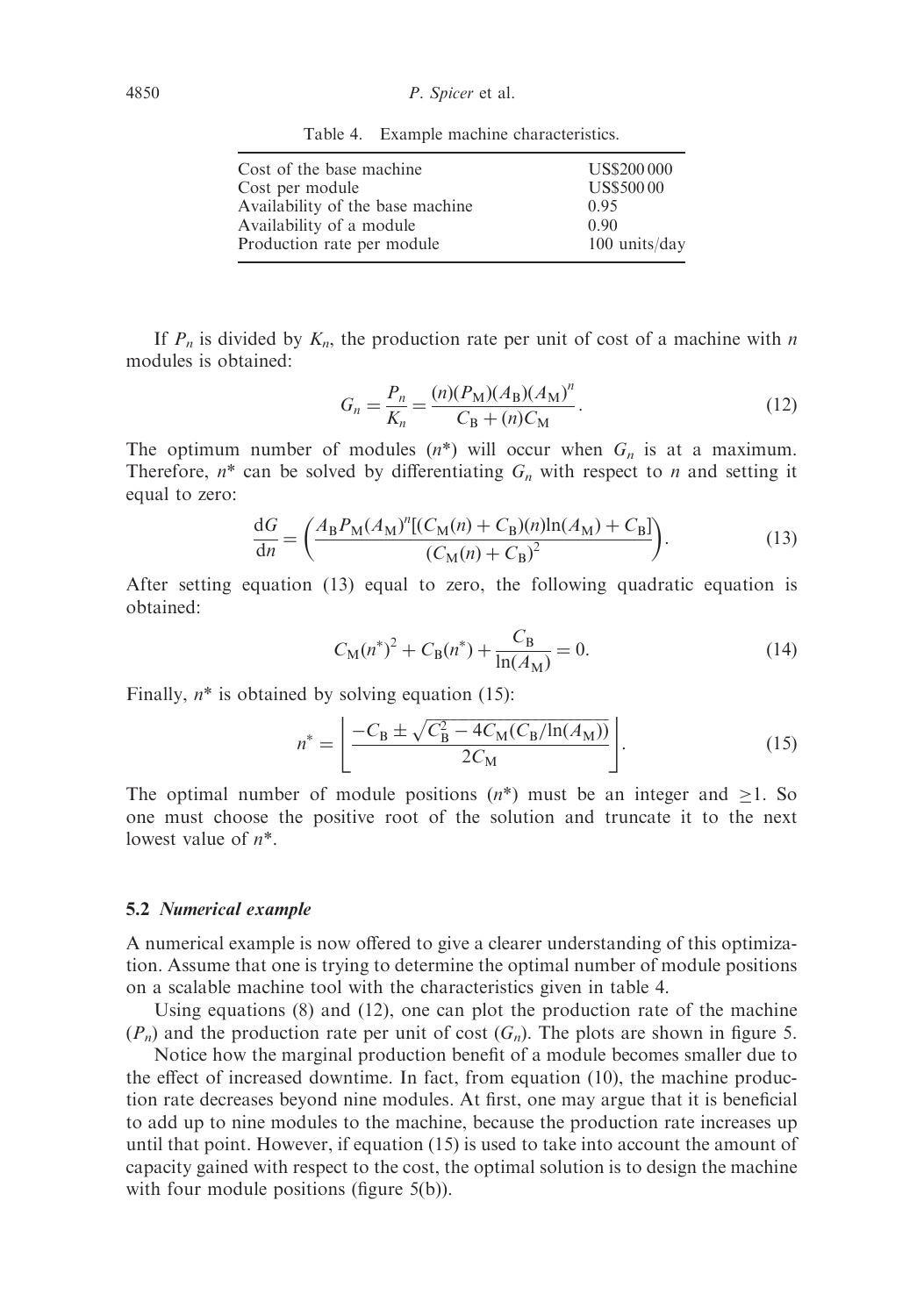

Figure 5. Example plots: (a) production rate versus number of modules and (b) production rate per unit of cost.

## 6. Conclusions

This work has illustrated the need for scalable machines and established a basis for evaluating and describing them. Two specific examples of such machines have been described, and a mathematical approach to aid in their design has been presented. With regards to evaluating scalable machines, four metrics have been defined: capacity increment size, lead-time, cost per unit of capacity and floor space per unit of capacity. An examination of current machine designs based on these metrics identified a need for more scalable machines. To address the need for scalability, a modular architecture of scalable machines has been proposed. With this architecture, incremental investments in capacity can be made by purchasing additional machine modules. This will offer the advantage of smaller capacity increments and shorter lead-times. If this architecture is applied to efficient machine designs, scalability can be improved.

Two concepts of scalable machines have been described that conform to the scalable machine architecture: scalable multi-spindle CNC (SMS-CNC) and scalable loop transfer machine (SL-Transfer). A qualitative evaluation based on the four scalability metrics suggests both concepts will have improved scalability performance in comparison with existing machines. However, there is an opportunity for even further improvement.

As a first step in the development of quantitative design methodologies for scalable machines, a mathematical approach has been developed to determine the optimal number of module positions  $(n^*)$  on a single-level, single-type,  $(1/1/n)$  scalable machine. This is a cost-optimal solution, taking into account the machine investment cost, production rate and equipment availability as a function of the number of modules on the machine. The solution is quite useful because it is the key design parameter in a  $(1/1/n)$  machine. It is also an analysis generally applicable to production equipment as well as inspection equipment. With this information, the maximum size of a scalable machine is determined along with the number of module interfaces to be included in the base machine structure.

Future work on scalable machines should proceed in three different areas. The first area is to expand the analysis of the  $(1/1/n)$  architecture to more generalized architectures. For example, the most logical step is to consider cases with more than one module type. After that, multiple module levels may be considered.

The second area requiring research is the development of principles for scalable machine concepts. Such principles are necessary for determining how a machine